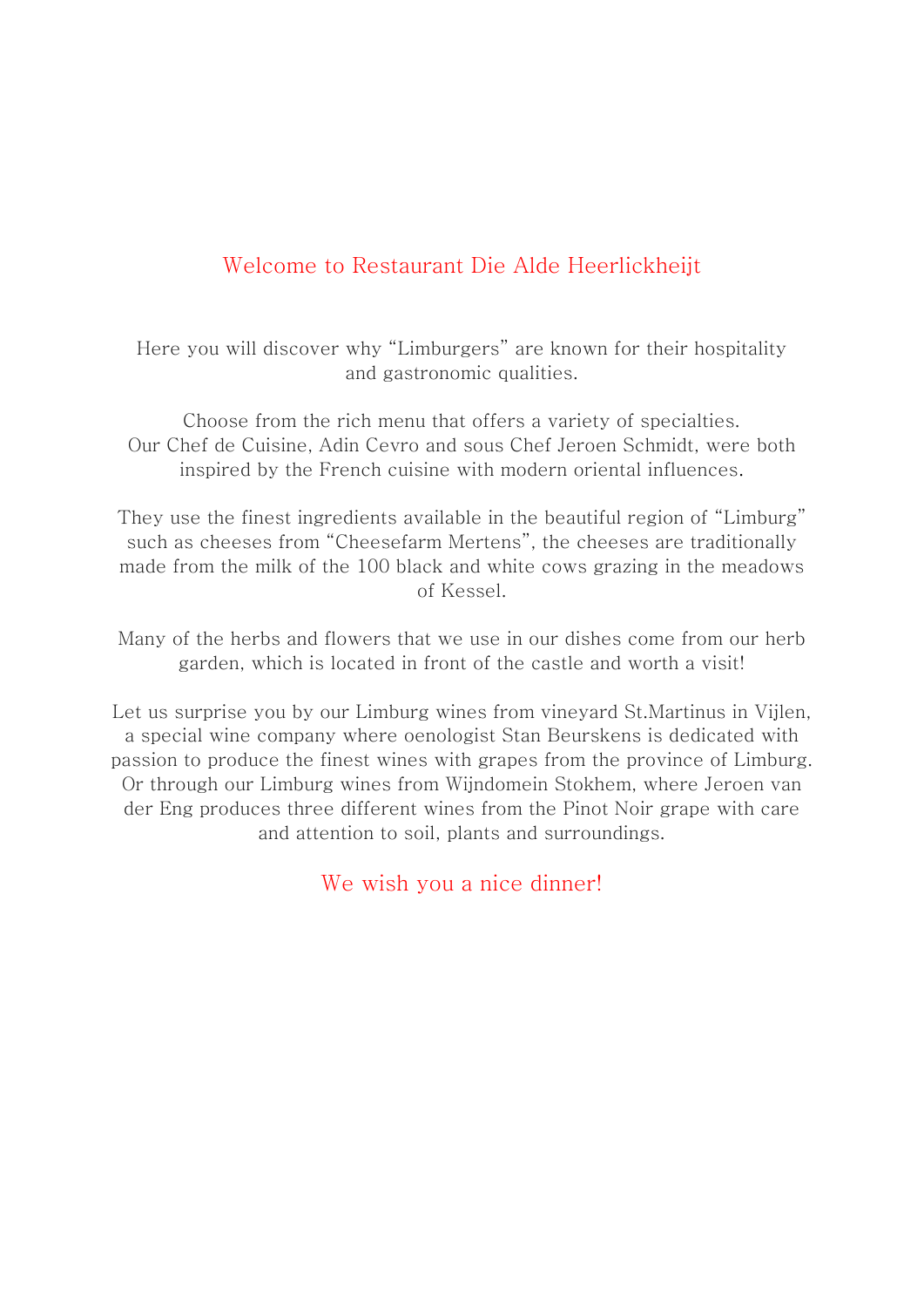# Menu Gourmand

#### **Starters**

Guinea Fowl, Guinea Terrine | Panier Forestier | Macadamia | Truffle  $Or$ Salmon, Norway Green Asparagus | Craze | 69 Degrees | Radish

#### Entrements

Cravfish Bouillabaisse || Orange || Rouille || Tomato  $Or$ Orzo, Abruzzo  $\sqrt{\ }$ Piquillo | Arugula | Mascarpone | Courgette

#### Main Courses

Ray's Wing, Northsea Fillet | Beurre noisette | Salted Capers | Peas  $Or$ Tame Duck, Challans Celeriac | Meloes onion | Pedro ximénez | La Ratte

#### Cheese Or Pre Dessert

Dutch Cheeseplatter 5 Sorts || Dutch Cheeses || Condiments || FIG Bread  $(supplement 4,50)$  $Or$ Moullaux Chocolate Vanilla | Valrhona "Maniari" | Bloodorange

### Desserts

Mango Coconut | Yogurt | Passionfruit | Crispy  $Or$ Milk Chocolate

Merengue | Bueno | Caramel | Hazelnut

Menu Gourmand Three Courses 39,50, (starter, main and dessert) Four Courses 49,50 (starter, entrement, main and dessert) Five Courses 59,50 (starter, entrement, main, cheese or pre dessert and dessert)

> If you have questions about allergies or dietary needs? Our employees are happy to help!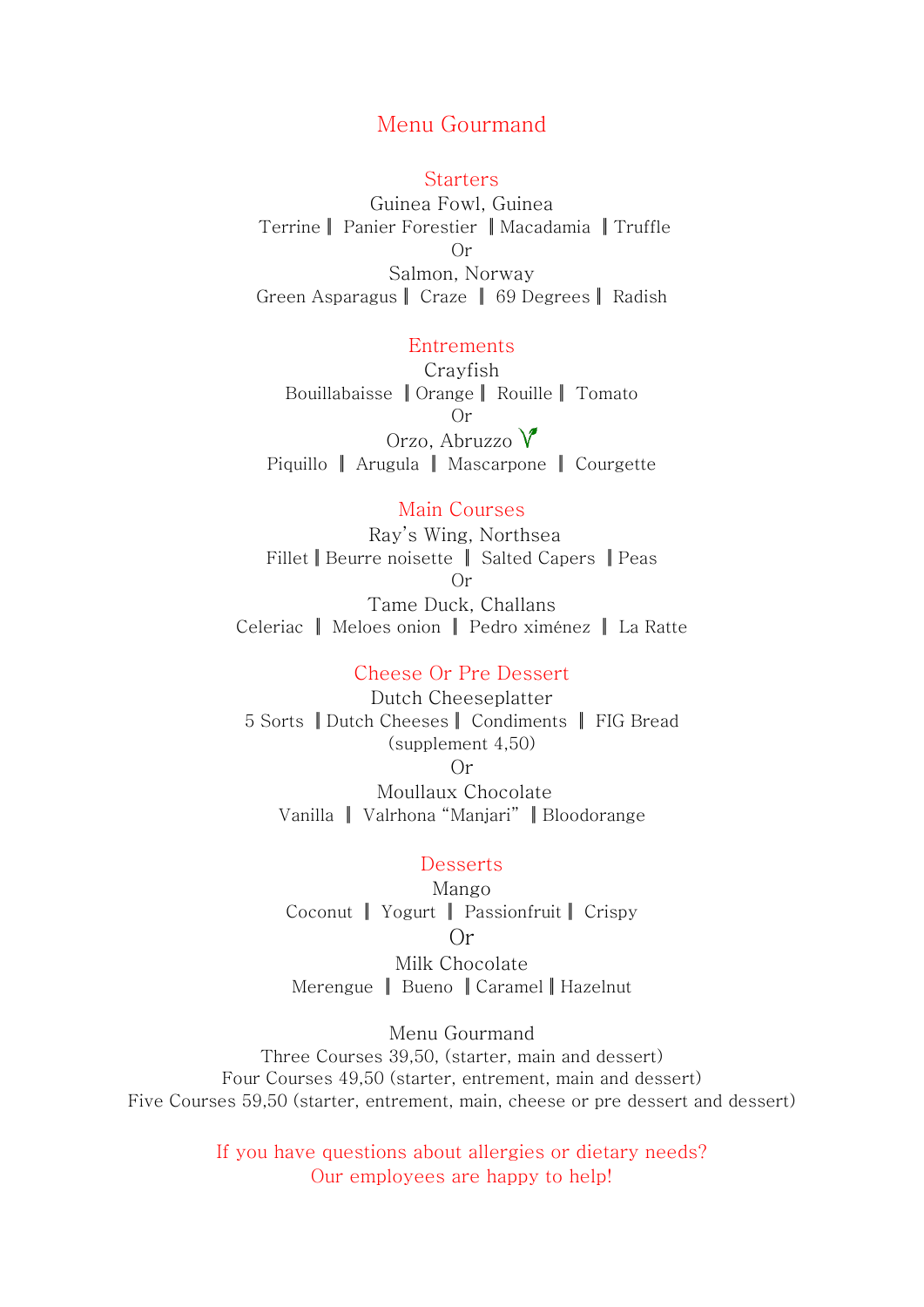## **Starters**

Artichoke  $V$ Various Structures | Sundried tomato | Pecorino | Aioli 17.50 Orzo, Abruzzo  $\sqrt{\ }$ Piquillo || Arugula || Mascarpone || Courgette 17,50 Salmon, Norway Green Asparagus | Craze | 69 Degrees | Radish 20.50 Crayfish Bouillabaisse || Orange || Rouille || Tomato 19.50 Oxtail, Hereford Bouillon | Shortrib | Brioche | Chestnut Mushrooms 19.50 Guinea Fowl, Guinea Terrine | Panier Forestier | Macadamia | Truffle 20.50

# Main Courses

Orzo, Abruzzo V Pigillio || Arugula || Mascarpone || Courgette 19,50 Holtmühle Vegetables  $\sqrt{\ }$ Different kinds of Dutch vegetables | Annabelle | Beurre Blanc 19,50 Ray's Wing, North Sea Fillet || Beurre noisette || Salted Capers || Peas 29.50 Red Mullet, Black Sea Limegrass | Coconut | Bok Choy | Sweet Potato 27.50 Tame Duck, Challans Celeriac | Meloes onion | Pedro ximénez | La Ratte 31.50 Lamb. New Zealand French rack | Thyme Gravy | Annabelle | Primal Root 34,50